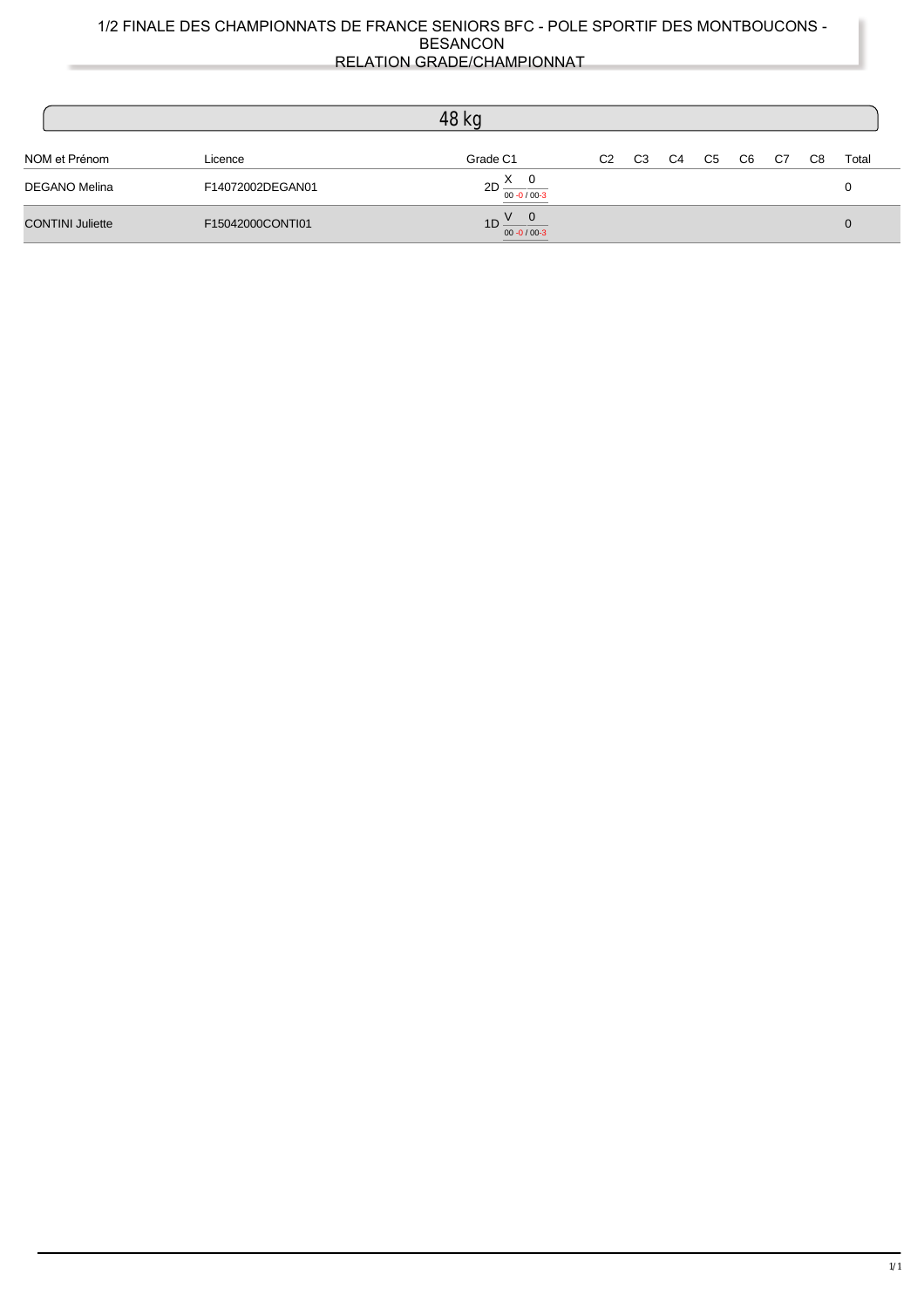|                        |                  | 52 <sub>kg</sub>                         |                |                |    |    |                |    |    |       |
|------------------------|------------------|------------------------------------------|----------------|----------------|----|----|----------------|----|----|-------|
| NOM et Prénom          | Licence          | Grade C1                                 | C <sub>2</sub> | C <sub>3</sub> | C4 | C5 | C <sub>6</sub> | C7 | C8 | Total |
| <b>GARCIA Emilia</b>   | F19102001GARCI01 | $1D \frac{V}{I}$ 10<br>$10 - 0 / 00 - 0$ |                |                |    |    |                |    |    | 10    |
| <b>DEMBOWIAK Marie</b> | F27062003DEMBO01 | $1D \frac{X}{10-0/00-0}$                 |                |                |    |    |                |    |    |       |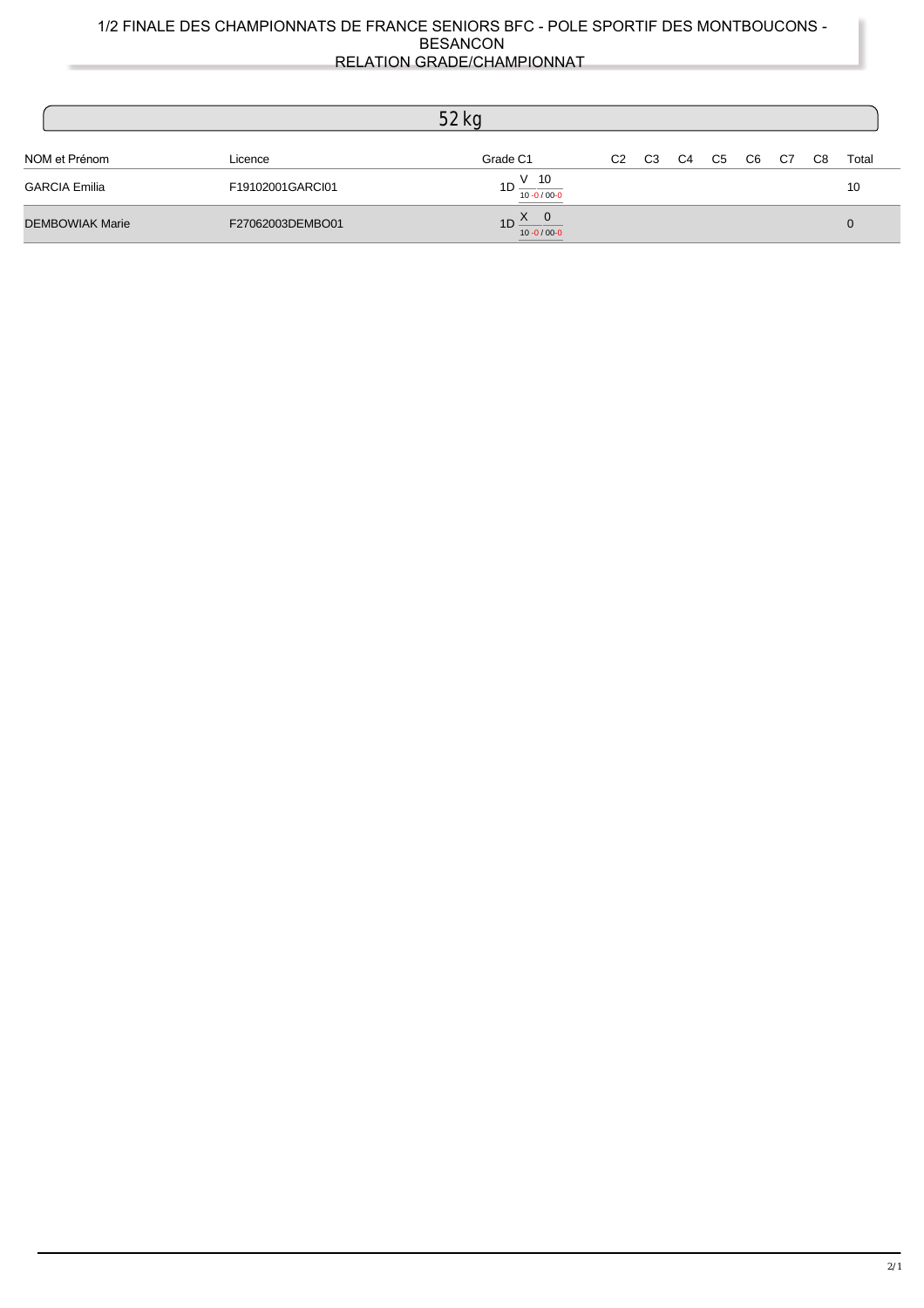|                          |                  | 57 kg                                              |                                  |                                  |                |                |    |    |    |              |
|--------------------------|------------------|----------------------------------------------------|----------------------------------|----------------------------------|----------------|----------------|----|----|----|--------------|
| NOM et Prénom            | Licence          | Grade C1                                           | C <sub>2</sub>                   | C <sub>3</sub>                   | C <sub>4</sub> | C <sub>5</sub> | C6 | C7 | C8 | Total        |
| <b>CALLAMAND Anaelle</b> | F24061999CALLA01 | . V 0<br>2D<br>$10 - 0 / 00 - 0$                   | $V$ 10<br>$10 - 0 / 00 - 2$      | $V \quad 0$<br>$10 - 0 / 00 - 0$ |                |                |    |    |    | 10           |
| <b>CHARNOZ Angele</b>    | F14032000CHARN01 | $2D \frac{V}{V}$ 0<br>$10 - 0 / 00 - 0$            | $X \quad 0$<br>$10 - 0 / 00 - 2$ | $X \quad 0$<br>$00 - 2 / 01 - 3$ |                |                |    |    |    | $\mathbf{0}$ |
| <b>SEVA PROST Clara</b>  | F12052001SEVA*01 | $X \quad 0$<br>1 <sub>D</sub><br>$10 - 0 / 00 - 0$ | $V$ 10<br>$10 - 1 / 00 - 0$      | $V \quad 0$<br>$00 - 2 / 01 - 3$ |                |                |    |    |    | 10           |
| <b>BERTRAND Elisa</b>    | F07022000BERTR01 | $\chi$ 0<br>1D<br>$10 - 0 / 00 - 0$                | $X \quad 0$<br>$10 - 1 / 00 - 0$ | $X \quad 0$<br>$10 - 0 / 00 - 0$ |                |                |    |    |    | $\Omega$     |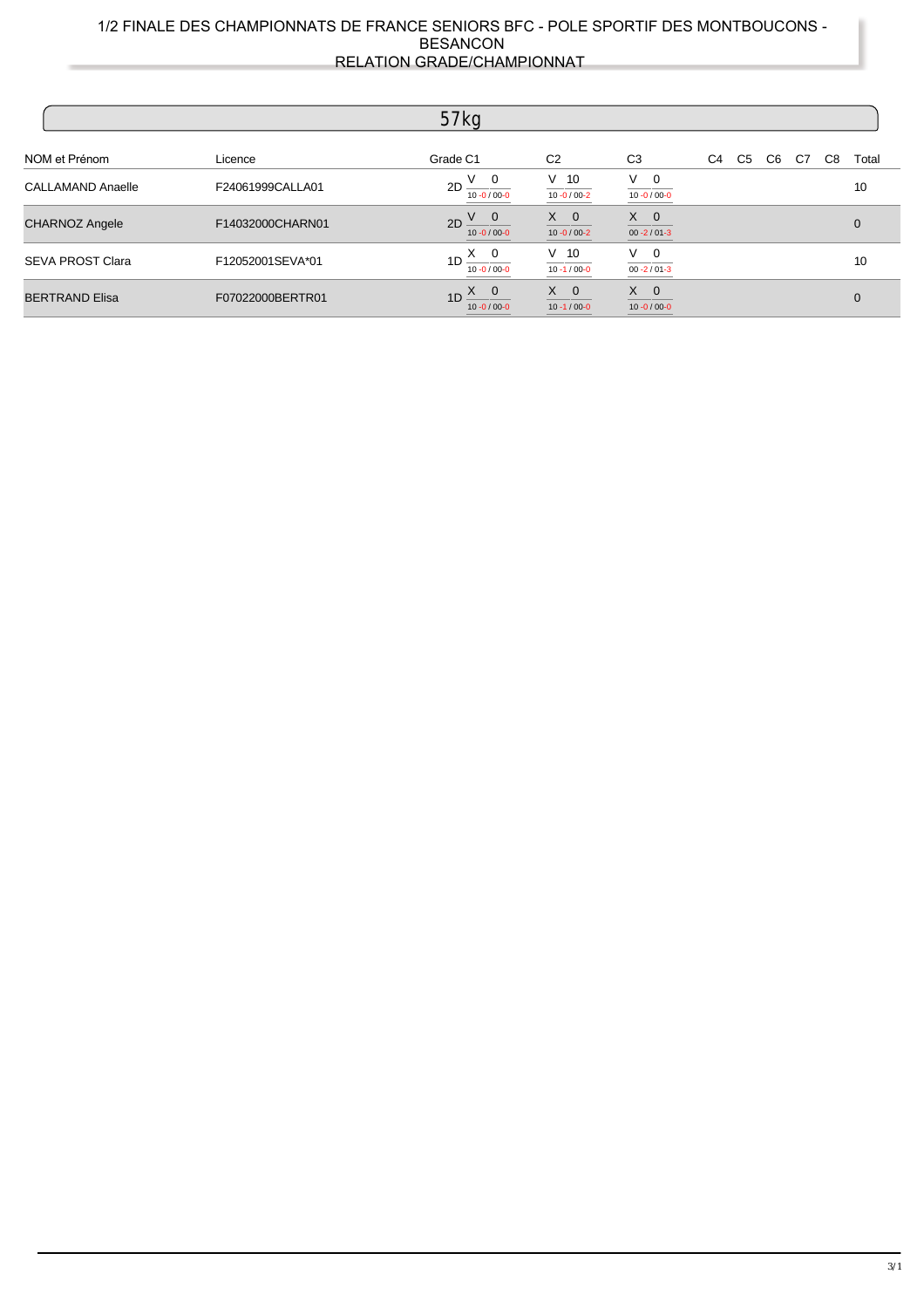|                         |                  | $63$ kg                                       |                                  |                                              |                |    |    |    |    |                |
|-------------------------|------------------|-----------------------------------------------|----------------------------------|----------------------------------------------|----------------|----|----|----|----|----------------|
| NOM et Prénom           | Licence          | Grade C1                                      | C <sub>2</sub>                   | C <sub>3</sub>                               | C <sub>4</sub> | C5 | C6 | C7 | C8 | Total          |
| <b>TROCHERIE Albane</b> | F07072002TROCH01 | $1D \frac{V}{01.1/00.2}$                      | $V$ 10<br>$10 - 0 / 01 - 1$      | $X \quad 0$<br>$10 - 0 / 01 - 0$             |                |    |    |    |    | 17             |
| <b>BRICOUT Oceane</b>   | F13061996BRICO01 | $2D \frac{V}{10-0/00-0}$                      | $X \quad 0$<br>$10 - 0 / 01 - 1$ | $\mathsf{V}=\mathsf{0}$<br>$01 - 1 / 00 - 2$ |                |    |    |    |    | $\overline{0}$ |
| <b>MOYEN Servane</b>    | F26121998MOYEN01 | $1D \frac{X \cdot 0}{X}$<br>$01 - 1 / 00 - 2$ | $V$ 10<br>$10 - 2 / 01 - 0$      | $X \quad 0$<br>$01 - 1 / 00 - 2$             |                |    |    |    |    | 10             |
| <b>DELOCHE Celia</b>    | F29092003DELOC01 | $1D \frac{X}{Y}$<br>$10 - 0 / 00 - 0$         | $X \quad 0$<br>$10 - 2 / 01 - 0$ | $V$ 10<br>$10 - 0 / 01 - 0$                  |                |    |    |    |    | 10             |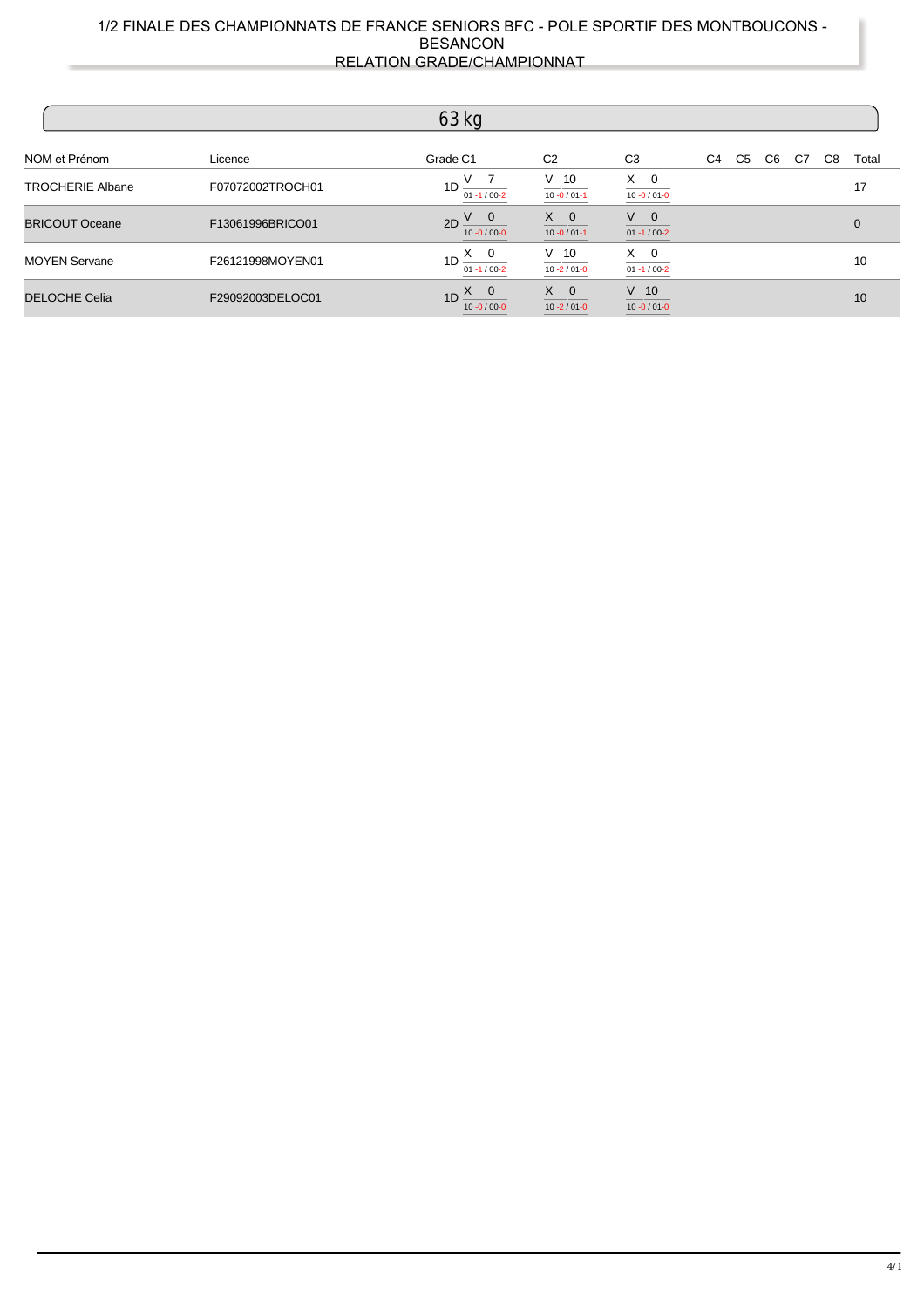|                         |                  | 70 kg                                                                                              |                |                |    |    |                |    |    |       |
|-------------------------|------------------|----------------------------------------------------------------------------------------------------|----------------|----------------|----|----|----------------|----|----|-------|
| NOM et Prénom           | Licence          | Grade C1                                                                                           | C <sub>2</sub> | C <sub>3</sub> | C4 | C5 | C <sub>6</sub> | C7 | C8 | Total |
| <b>LUDWIG Charlotte</b> | F13022002LUDWI01 | $1D \frac{V}{V}$ 0<br>$10 - 0 / 00 - 0$                                                            |                |                |    |    |                |    |    |       |
| <b>WILLEMIN Manon</b>   | F10062003WILLE02 | $CM \xrightarrow{X} 0$<br>___<br>$10 - 0 / 00 - 0$<br>the control of the control of the control of |                |                |    |    |                |    |    |       |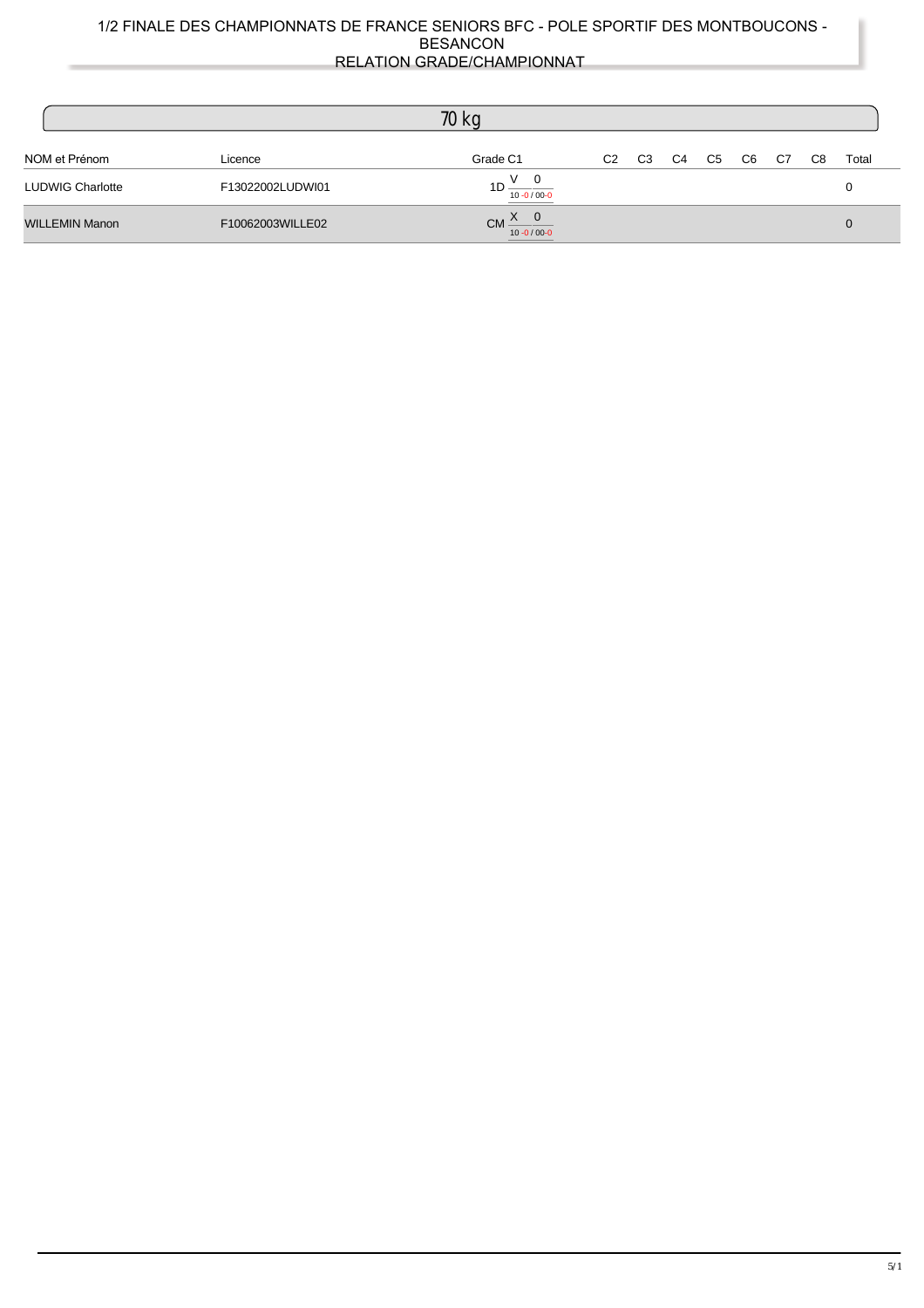|                     |                  | 78 kg |                               |  |  |  |       |
|---------------------|------------------|-------|-------------------------------|--|--|--|-------|
| NOM et Prénom       | Licence          |       | Grade C1 C2 C3 C4 C5 C6 C7 C8 |  |  |  | Total |
| PESSE-GIROD Maeline | F03032003PESSE01 |       | 1D                            |  |  |  |       |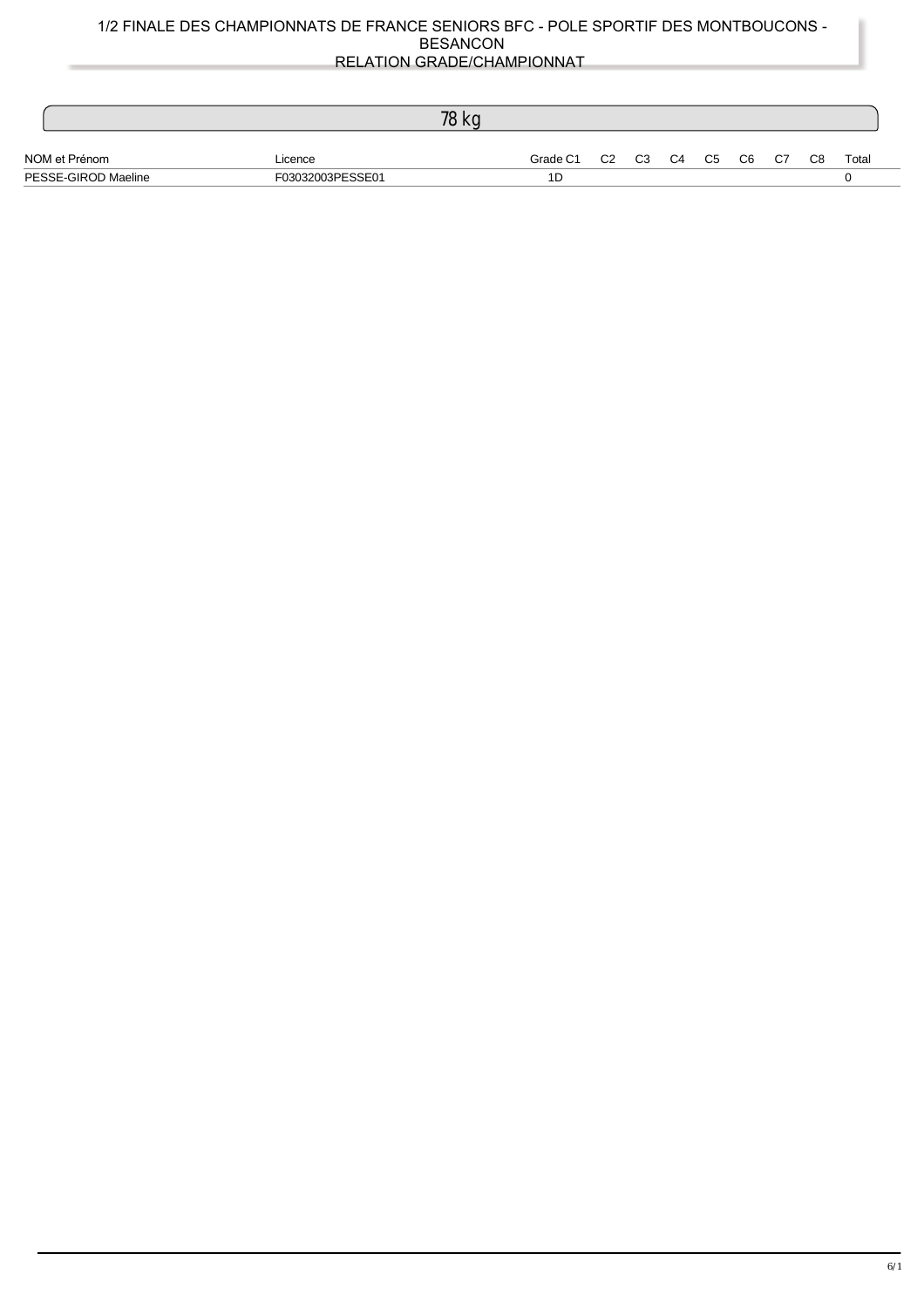|                       |                  | $+78$ kg                                      |                                  |                                  |                |    |    |    |    |       |
|-----------------------|------------------|-----------------------------------------------|----------------------------------|----------------------------------|----------------|----|----|----|----|-------|
| NOM et Prénom         | Licence          | Grade C1                                      | C <sub>2</sub>                   | C <sub>3</sub>                   | C <sub>4</sub> | C5 | C6 | C7 | C8 | Total |
| <b>SAPOR Eloise</b>   | F03072003SAPOR01 | $V \quad 0$<br><b>CB</b><br>$10 - 0 / 00 - 1$ | $X \quad 0$<br>$10 - 0 / 00 - 0$ | $V \quad 0$<br>$10 - 0 / 00 - 2$ |                |    |    |    |    | 0     |
| <b>VOUTEY Justine</b> | F11121999VOUTE01 | $2D \frac{V}{V}$ 0<br>01 -1 / 00-0            | $X \quad 0$<br>$10 - 0 / 00 - 0$ | $X \quad 0$<br>$10 - 0 / 00 - 2$ |                |    |    |    |    | 0     |
| ABOUNA DOYA Okta      | F24082000ABOUN01 | $1D \frac{X}{Q}$<br>$01 - 1 / 00 - 0$         | $V \quad 0$<br>$10 - 0 / 00 - 0$ | $V \quad 0$<br>$10 - 0 / 00 - 0$ |                |    |    |    |    |       |
| <b>AUTIER Naomy</b>   | F27122003AUTIE01 | $CM \times 0$<br>$10 - 0 / 00 - 1$            | $V$ 10<br>$10 - 0 / 00 - 0$      | $X \quad 0$<br>$10 - 0 / 00 - 0$ |                |    |    |    |    | 10    |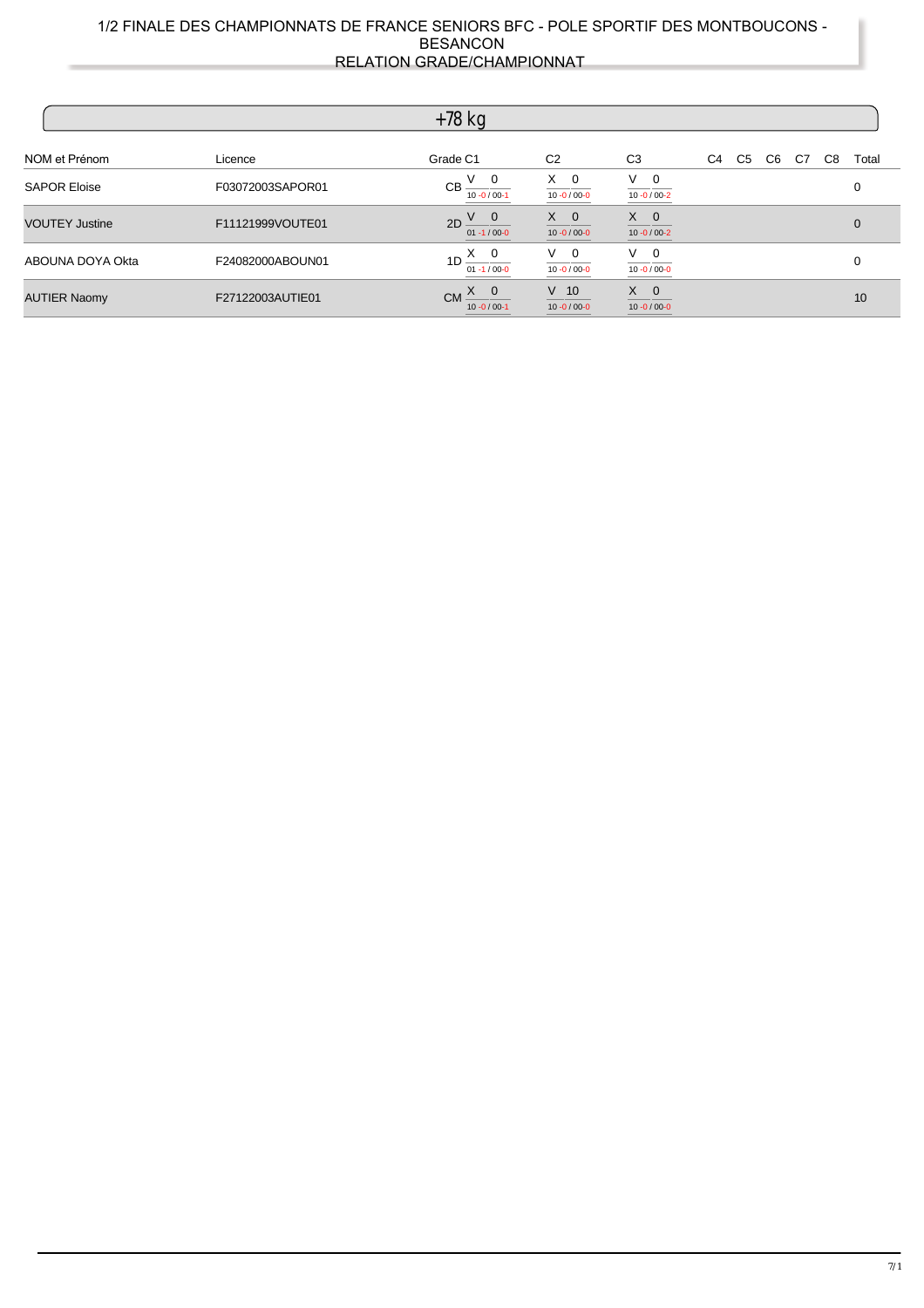|                        |                  | $60$ kg                                       |                                  |                                  |                                  |                   |             |
|------------------------|------------------|-----------------------------------------------|----------------------------------|----------------------------------|----------------------------------|-------------------|-------------|
| NOM et Prénom          | Licence          | Grade C1                                      | C <sub>2</sub>                   | C <sub>3</sub>                   | C <sub>4</sub>                   | C5 C6 C7 C8 Total |             |
| <b>GEORGES Gianni</b>  | M14111999GEORG01 | $1D \frac{X \cdot 0}{X}$<br>$01 - 1 / 00 - 0$ |                                  |                                  |                                  |                   | 0           |
| <b>SOLANES Antoine</b> | M22021999SOLAN01 | $V$ 10<br>2D<br>$10 - 0 / 00 - 0$             | $V \quad 0$<br>$10 - 0 / 00 - 1$ | $V$ 10<br>$10 - 0 / 01 - 0$      |                                  |                   | 20          |
| MORANDEAU Raphael      | M17112000MORAN01 | $1D \frac{V}{I}$ 10<br>$11 - 0 / 01 - 0$      | $X \quad 0$<br>$10 - 0 / 00 - 0$ | $V \quad 0$<br>$00 - 2 / 00 - 3$ |                                  |                   | 10          |
| <b>MENARD Matteo</b>   | M02102002MENAR01 | $X \quad 0$<br>1D<br>$10 - 0 / 00 - 0$        | $X \quad 0$<br>$10 - 2 / 00 - 0$ |                                  |                                  |                   | $\mathbf 0$ |
| <b>BOUCARD Robin</b>   | M09081995BOUCA01 | $3D \frac{V}{V}$ 0<br>$10 - 0 / 00 - 0$       | $X \quad 0$<br>$10 - 0 / 00 - 0$ | $V \quad 0$<br>$01 - 0 / 00 - 1$ | $X \quad 0$<br>$00 - 2 / 00 - 3$ |                   | $\mathbf 0$ |
| <b>COINTOT Joan</b>    | M20112001COINT01 | $2D \frac{X}{Y}$ 0<br>$10 - 0 / 00 - 0$       | $X \quad 0$<br>$01 - 0 / 00 - 1$ |                                  |                                  |                   | $\mathbf 0$ |
| <b>MAUBLANC Axel</b>   | M02031999MAUBL01 | $2D \frac{V}{V}$ 0<br>$01 - 1 / 00 - 0$       | $X \quad 0$<br>$11 - 0 / 01 - 0$ | $V \quad 0$<br>$10 - 2 / 00 - 0$ | $X \quad 0$<br>$10 - 0 / 01 - 0$ |                   | $\Omega$    |
| <b>GELLY Antoine</b>   | M13012001GELLY01 | $1D \frac{X}{Y}$<br>$10 - 0 / 00 - 0$         |                                  |                                  |                                  |                   | $\mathbf 0$ |
| <b>GRENARD Maxime</b>  | M10061997GRENA01 | $V$ 0<br>2D<br>$10 - 0 / 00 - 0$              | $V \quad 0$<br>$10 - 0 / 00 - 0$ | $X \quad 0$<br>$10 - 0 / 01 - 0$ |                                  |                   | $\mathbf 0$ |
| <b>PANDA Lucas</b>     | M10092002PANDA01 | $V$ 10<br>1 <sub>D</sub><br>$10 - 0 / 00 - 0$ | $X \quad 0$<br>$10 - 0 / 00 - 1$ | $V$ 10<br>$10 - 0 / 01 - 0$      |                                  |                   | 20          |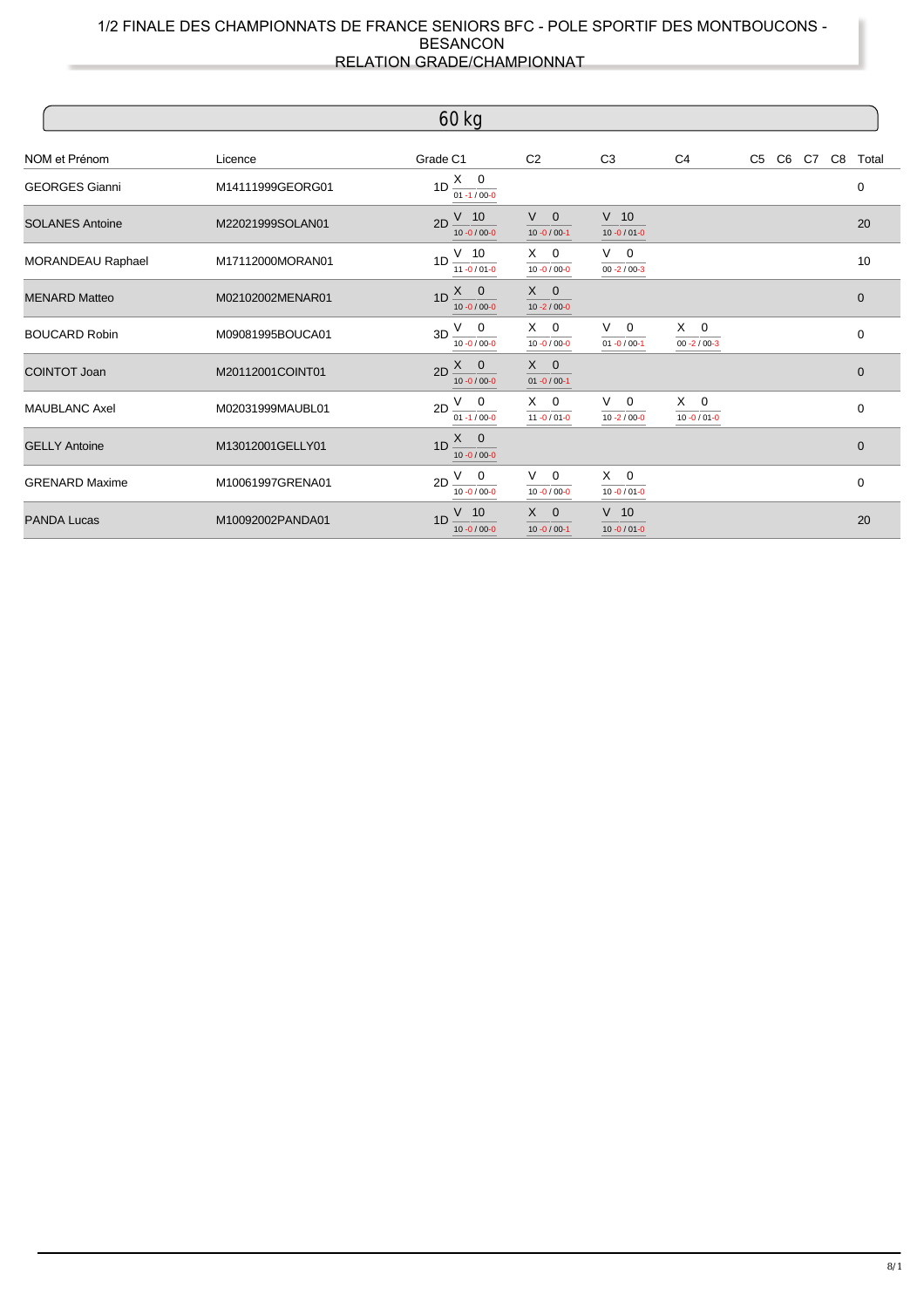|                           |                  | 73 kg                                                        |                                                     |                                           |                                           |                                       |                                        |             |                |
|---------------------------|------------------|--------------------------------------------------------------|-----------------------------------------------------|-------------------------------------------|-------------------------------------------|---------------------------------------|----------------------------------------|-------------|----------------|
| NOM et Prénom             | Licence          | Grade C1                                                     | C <sub>2</sub>                                      | C <sub>3</sub>                            | C <sub>4</sub>                            | C <sub>5</sub>                        | C <sub>6</sub>                         | C7 C8 Total |                |
| <b>BOUSSAHA Aymen</b>     | M22082002BOUSS01 | 1D $\frac{X}{10-1/00-0}$                                     |                                                     |                                           |                                           |                                       |                                        |             | 0              |
| <b>CONTINI Martin</b>     | M26041996CONTI01 | $V$ 0<br>2D<br>$10 - 0 / 00 - 0$                             | $V$ 10<br>$10 - 2 / 00 - 2$                         | X<br>$\mathbf 0$<br>$10 - 0 / 00 - 0$     | V<br>$\mathbf 0$<br>$10 - 0 / 00 - 0$     | $\mathbf 0$<br>X<br>$10 - 0 / 00 - 0$ |                                        |             | 10             |
| <b>GANSTER Anatole</b>    | M06012003GANST01 | $1D \frac{V}{I} 10$<br>$10 - 0 / 00 - 0$                     | $X \quad 0$<br>$10 - 0 / 01 - 0$                    | $V$ 10<br>$10 - 0 / 00 - 0$               | $\mathbf 0$<br>X.<br>$10 - 0 / 00 - 0$    |                                       |                                        |             | 20             |
| <b>GUILLET Quentin</b>    | M03011999GUILL01 | $X \quad 0$<br>1D<br>$10 - 0 / 00 - 1$                       |                                                     |                                           |                                           |                                       |                                        |             | $\overline{0}$ |
| <b>CAMPOS Baptiste</b>    | M04051993CAMPO01 | $V \quad 0$<br>2D<br>$10 - 0 / 00 - 0$                       | $\mathbf 0$<br>V<br>$10 - 0 / 01 - 0$               | V.<br>$\mathbf 0$<br>$10 - 0 / 00 - 2$    | X.<br>$\mathbf 0$<br>$10 - 1 / 00 - 1$    |                                       |                                        |             | $\mathbf 0$    |
| <b>HERMELIN Jeremy</b>    | M25042000HERME01 | $V$ 10<br>2D<br>$10 - 0 / 00 - 0$                            | $V$ 10<br>$10 - 0 / 01 - 0$                         | $V$ 10<br>$10 - 0 / 00 - 0$               | $V$ 10<br>$10 - 1 / 00 - 1$               |                                       |                                        |             | 40             |
| <b>ROY Benjamin</b>       | M12121994ROY**01 | $2D \stackrel{X}{\underline{\qquad}} 0$<br>$10 - 2 / 00 - 2$ |                                                     |                                           |                                           |                                       |                                        |             | 0              |
| <b>NOIRBUSSON Matheo</b>  | M19072001NOIRB01 | $V \quad 0$<br>2D<br>$10 - 0 / 00 - 1$                       | $V_{\parallel}$<br>$\mathbf 0$<br>$10 - 0 / 00 - 0$ | X<br>$\mathbf 0$<br>$10 - 0 / 00 - 0$     | $V$ 10<br>$10 - 0 / 00 - 1$               | V<br>$\mathbf 0$<br>$10 - 0 / 00 - 0$ | $V$ 10<br>$10 - 0 / 00 - 0$            |             | 20             |
| <b>BOUILLE Vincent</b>    | M07062001BOUIL01 | $2D \frac{X}{10.00000}$                                      | $X \quad 0$<br>$10 - 0 / 00 - 1$                    |                                           |                                           |                                       |                                        |             | $\Omega$       |
| <b>CHARDIN Christophe</b> | M13101986CHARD01 | $X \qquad 0$<br>1D<br>$10 - 0 / 00 - 0$                      |                                                     |                                           |                                           |                                       |                                        |             | $\mathbf{0}$   |
| <b>AHMETAJ Arthur</b>     | M02051982AHMET01 | $V$ 0<br>2D<br>$10 - 0 / 00 - 0$                             | $V$ 10<br>$10 - 0 / 00 - 0$                         | 0<br>X.<br>$10 - 0 / 00 - 0$              | $\mathbf 0$<br>X.<br>$10 - 0 / 00 - 0$    |                                       |                                        |             | 10             |
| <b>SCHOTT Arthur</b>      | M13071998SCHOT01 | $X \quad 0$<br>2D<br>$10 - 0 / 00 - 0$                       | $X \quad 0$<br>$10 - 0 / 01 - 0$                    |                                           |                                           |                                       |                                        |             | $\mathbf{0}$   |
| <b>FAVRE Antoine</b>      | M20052000FAVRE01 | $2D \frac{X}{10.00000}$                                      |                                                     |                                           |                                           |                                       |                                        |             | $\mathbf 0$    |
| <b>LAFARGE Florian</b>    | M10032001LAFAR01 | $1D \frac{V}{10.00000}$                                      | $V$ 10<br>$10 - 0 / 00 - 0$                         | $X -$<br>$\mathbf 0$<br>$10 - 0 / 00 - 2$ | $X -$<br>$\mathbf 0$<br>$10 - 0 / 01 - 1$ |                                       |                                        |             | 20             |
| <b>LANFRANCHI Romain</b>  | M17061996LANFR01 | $1D \frac{X}{Y}$ 0<br>$10 - 0 / 00 - 0$                      | $X \quad 0$<br>$10 - 0 / 00 - 0$                    |                                           |                                           |                                       |                                        |             | $\mathbf 0$    |
| <b>BASKALI Noah</b>       | M11082002BASKA01 | $X \quad 0$<br>1D<br>$10 - 0 / 00 - 0$                       | $\mathbf 0$<br>X -<br>$10 - 0 / 00 - 0$             |                                           |                                           |                                       |                                        |             | $\mathbf 0$    |
| <b>PERRAT Maxime</b>      | M22061999PERRA01 | $V \quad 0$<br>2D<br>$10 - 1 / 00 - 0$                       | $V$ 10<br>$10 - 0 / 00 - 0$                         | X.<br>0<br>$10 - 0 / 01 - 0$              | $V$ 10<br>$10 - 0 / 01 - 0$               | $V$ 10<br>$10 - 0 / 00 - 0$           | V.<br>$\mathbf 0$<br>$10 - 0 / 01 - 1$ |             | 30             |
| <b>PERNATON Tom</b>       | M01032002PERNA01 | $X \quad 0$<br>1D<br>$10 - 0 / 00 - 0$                       |                                                     |                                           |                                           |                                       |                                        |             | $\mathbf 0$    |
| <b>LINARD Lucas</b>       | M03022003LINAR01 | CM $\frac{X}{10-0/00-0}$                                     |                                                     |                                           |                                           |                                       |                                        |             | $\mathbf 0$    |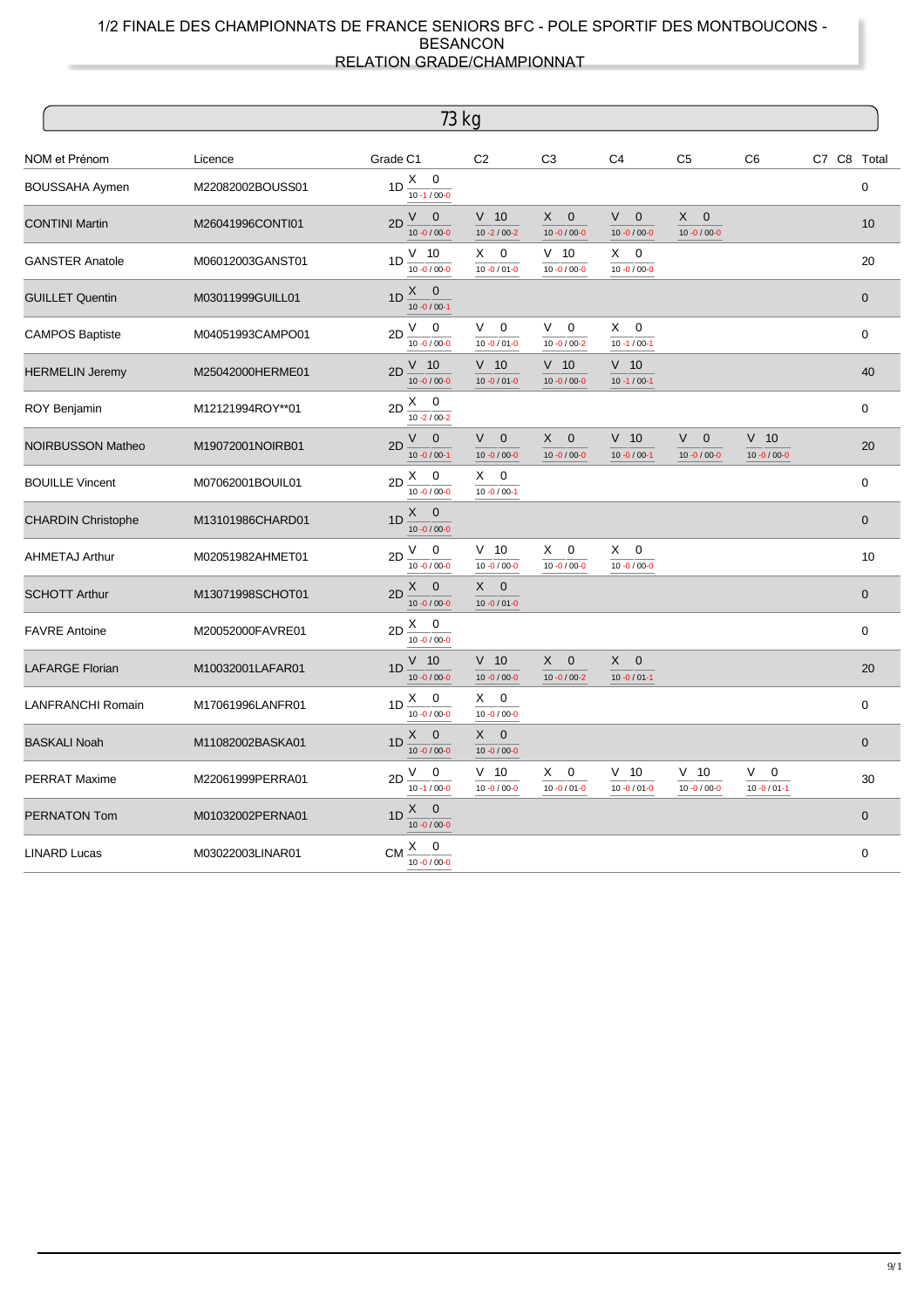|                          |                  | 66 kg                                                         |                                     |                                  |    |                |       |    |             |
|--------------------------|------------------|---------------------------------------------------------------|-------------------------------------|----------------------------------|----|----------------|-------|----|-------------|
| NOM et Prénom            | Licence          | Grade C1                                                      | C <sub>2</sub>                      | C <sub>3</sub>                   | C4 | C <sub>5</sub> | C6 C7 | C8 | Total       |
| REGNAULT Benjamin        | M23012003REGNA01 | $CM \frac{X}{10.1/000}$                                       | $V$ 10<br>$10 - 0 / 00 - 0$         | $X \quad 0$<br>$10 - 0 / 00 - 0$ |    |                |       |    | 10          |
| <b>BORNE Dylan</b>       | M09111995BORNE01 | $V$ 10<br>2D<br>$10 - 1 / 00 - 2$                             | V <sub>7</sub><br>$01 - 2 / 00 - 1$ | $X \quad 0$<br>$10 - 0 / 00 - 2$ |    |                |       |    | 17          |
| <b>CHAILLET Julien</b>   | M11051998CHAIL01 | $1D \frac{V}{10.1/000}$                                       | $X \quad 0$<br>$11 - 0 / 00 - 0$    | $X$ 0<br>$10 - 0 / 01 - 1$       |    |                |       |    | 0           |
| <b>GOUSSET Lukas</b>     | M13122000GOUSS01 | $1D \frac{X}{Y}$<br>$10 - 0 / 00 - 1$                         | $X \quad 0$<br>$01 - 1 / 00 - 1$    |                                  |    |                |       |    | $\mathbf 0$ |
| <b>BROCHIN Hugo</b>      | M05121999BROCH01 | $2D \frac{V}{V}$ 0<br>$10 - 0 / 00 - 1$                       | $X \quad 0$<br>$01 - 2 / 00 - 1$    | $V \quad 0$<br>$10 - 0 / 00 - 0$ |    |                |       |    | 0           |
| <b>FOURNIER Baptiste</b> | M03041999FOURN01 | $2D \begin{bmatrix} X & 0 \end{bmatrix}$<br>$10 - 1 / 00 - 2$ | $V \quad 0$<br>$01 - 1 / 00 - 1$    | $V \quad 0$<br>$10 - 0 / 01 - 1$ |    |                |       |    | $\mathbf 0$ |
| <b>NOTEBAERT Emile</b>   | M13092002NOTEB01 | $1D \frac{V}{I}$ 10<br>$10 - 0 / 00 - 0$                      | $V$ 10<br>$11 - 0 / 00 - 0$         | $V$ 10<br>$10 - 0 / 00 - 2$      |    |                |       |    | 30          |
| DI MEGLIO Hugo           | M12082003DI*ME01 | $X \quad 0$<br>1 <sub>D</sub><br>$10 - 0 / 00 - 0$            | $X \quad 0$<br>$10 - 0 / 00 - 0$    |                                  |    |                |       |    | $\mathbf 0$ |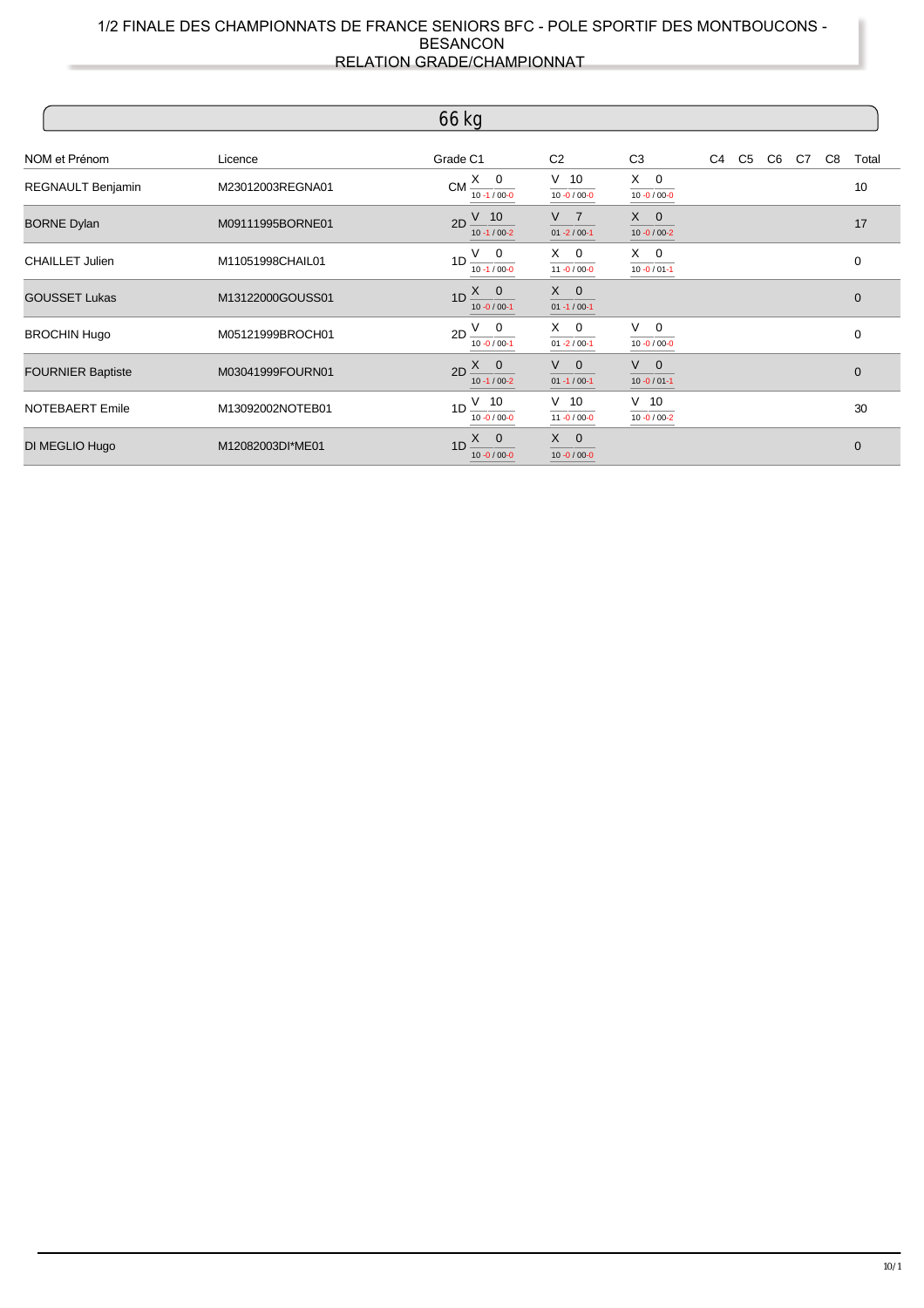|                        |                  | 81 kg                                                         |                                         |                                  |    |          |  |    |             |
|------------------------|------------------|---------------------------------------------------------------|-----------------------------------------|----------------------------------|----|----------|--|----|-------------|
| NOM et Prénom          | Licence          | Grade C1                                                      | C <sub>2</sub>                          | C <sub>3</sub>                   | C4 | C5 C6 C7 |  | C8 | Total       |
| <b>LAKHAL Elias</b>    | M28022002LAKHA01 | $2D \frac{X}{10.00000}$                                       | V –<br>$\mathbf 0$<br>$10 - 0 / 00 - 0$ | $X \quad 0$<br>$10 - 0 / 01 - 0$ |    |          |  |    | 0           |
| <b>MICALI Emmanuel</b> | M20091976MICAL01 | $1D \frac{X}{Y}$<br>$11 - 0 / 00 - 0$                         | $X \quad 0$<br>$10 - 0 / 00 - 0$        |                                  |    |          |  |    | $\mathbf 0$ |
| <b>PAVE Guillaume</b>  | M02041997PAVE*01 | $2D \frac{V}{11 - 0/00 - 0}$                                  | $V$ 10<br>$10 - 0 / 00 - 0$             | $V \quad 0$<br>$10 - 0 / 00 - 0$ |    |          |  |    | 10          |
| <b>JOUFFROY Arnaud</b> | M21071995JOUFF01 | $2D \begin{pmatrix} V & 0 \end{pmatrix}$<br>$10 - 0 / 00 - 1$ | $X \quad 0$<br>$10 - 0 / 00 - 0$        | $V$ 10<br>$10 - 0 / 01 - 0$      |    |          |  |    | 10          |
| <b>MAILLOT Adam</b>    | M15052002MAILL01 | $1D \frac{V}{V}$ 0<br>$10 - 0 / 00 - 0$                       | $X \quad 0$<br>$01 - 0 / 00 - 0$        | $V$ 0<br>$10 - 0 / 00 - 0$       |    |          |  |    | $\mathbf 0$ |
| <b>HUYNH Andy</b>      | M20032002HUYNH02 | $V$ 10<br>1 <sub>D</sub><br>$10 - 0 / 00 - 0$                 | V <sub>7</sub><br>$01 - 0 / 00 - 0$     | $X \quad 0$<br>$10 - 0 / 00 - 0$ |    |          |  |    | 17          |
| TANGUY Pierre-Raymond  | M01031991TANGU01 | $CM \frac{X}{10.00000}$                                       | $X \quad 0$<br>$10 - 0 / 00 - 0$        |                                  |    |          |  |    | 0           |
| <b>KHAYAM Ismael</b>   | M28102000KHAYA01 | $X \quad 0$<br><b>CM</b><br>$10 - 0 / 00 - 1$                 | $V$ 10<br>$10 - 0 / 00 - 0$             | $X \quad 0$<br>$10 - 0 / 00 - 0$ |    |          |  |    | 10          |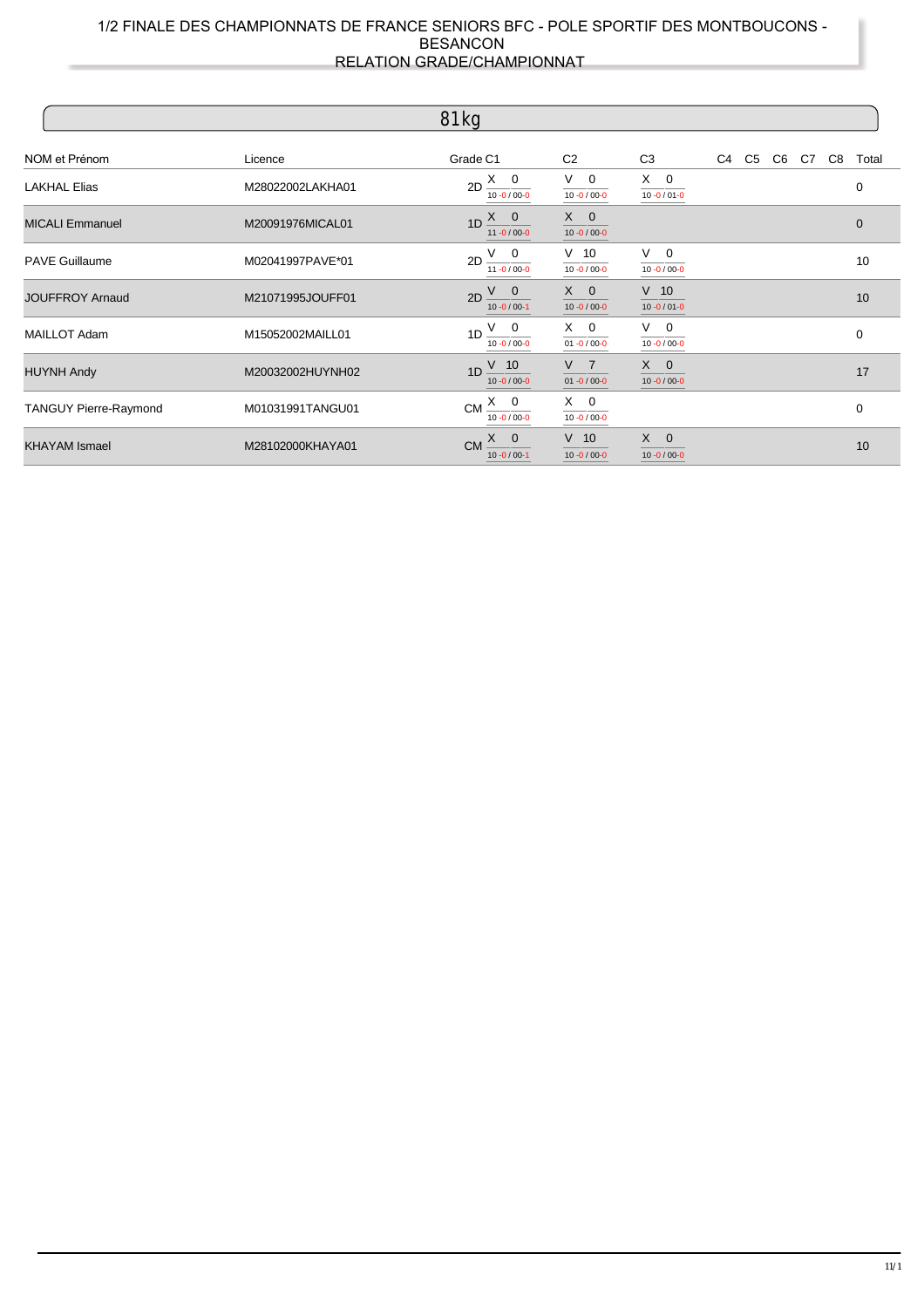|                           |                  | 90 kg                                         |                                  |                                  |                                  |                                  |                |
|---------------------------|------------------|-----------------------------------------------|----------------------------------|----------------------------------|----------------------------------|----------------------------------|----------------|
| NOM et Prénom             | Licence          | Grade C1                                      | C <sub>2</sub>                   | C <sub>3</sub>                   | C <sub>4</sub>                   | C <sub>5</sub>                   | C6 C7 C8 Total |
| LEHOUCK-DESJOURS Antoine  | M02031999LEHOU01 | 1D $\frac{X}{01} \frac{0}{0.000}$             | $V$ 10<br>$10 - 0 / 01 - 1$      | $X \quad 0$<br>$10 - 0 / 01 - 0$ |                                  |                                  | 10             |
| <b>MONTILLOT Benjamin</b> | M09031995MONTI01 | $1D \frac{X}{Y}$<br>$11 - 0 / 00 - 0$         | $V$ 10<br>$10 - 0 / 00 - 0$      | $V$ 10<br>$10 - 0 / 01 - 1$      | $X \quad 0$<br>$10 - 0 / 00 - 0$ |                                  | 20             |
| <b>CHEVILLARD Allan</b>   | M23102001CHEVI02 | $1D \frac{V}{I} 10$<br>$10 - 0 / 00 - 0$      | $X \quad 0$<br>$10 - 0 / 00 - 0$ | $X \quad 0$<br>$11 - 1 / 00 - 0$ |                                  |                                  | 10             |
| <b>GUYOT Baptiste</b>     | M09012001GUYOT01 | $1D \frac{X}{Y}$<br>$10 - 0 / 00 - 0$         | $X \quad 0$<br>$10 - 0 / 00 - 1$ | $X \quad 0$<br>$10 - 0 / 01 - 1$ |                                  |                                  | $\mathbf{0}$   |
| <b>RION Jerome</b>        | M05041978RION*01 | $1D \frac{X \cdot 0}{X}$<br>$10 - 0 / 00 - 0$ | $X \quad 0$<br>$10 - 0 / 01 - 1$ |                                  |                                  |                                  | $\mathbf 0$    |
| <b>DUCLOSEL Yann</b>      | M04041973DUCLO01 | $V$ 0<br>3D<br>$11 - 0 / 00 - 0$              | $V \quad 0$<br>$10 - 0 / 00 - 1$ | $V \quad 0$<br>$11 - 1 / 00 - 0$ | $V \quad 0$<br>$10 - 0 / 01 - 0$ | $X \quad 0$<br>$10 - 0 / 00 - 0$ | $\Omega$       |
| <b>WILLEMIN Jocelain</b>  | M17031999WILLE01 | $\frac{V}{10.0000}$<br>2D                     | $V \quad 0$<br>$01 - 0 / 00 - 1$ | $V \quad 0$<br>$10 - 0 / 00 - 0$ | $V$ 10<br>$10 - 0 / 00 - 0$      |                                  | 10             |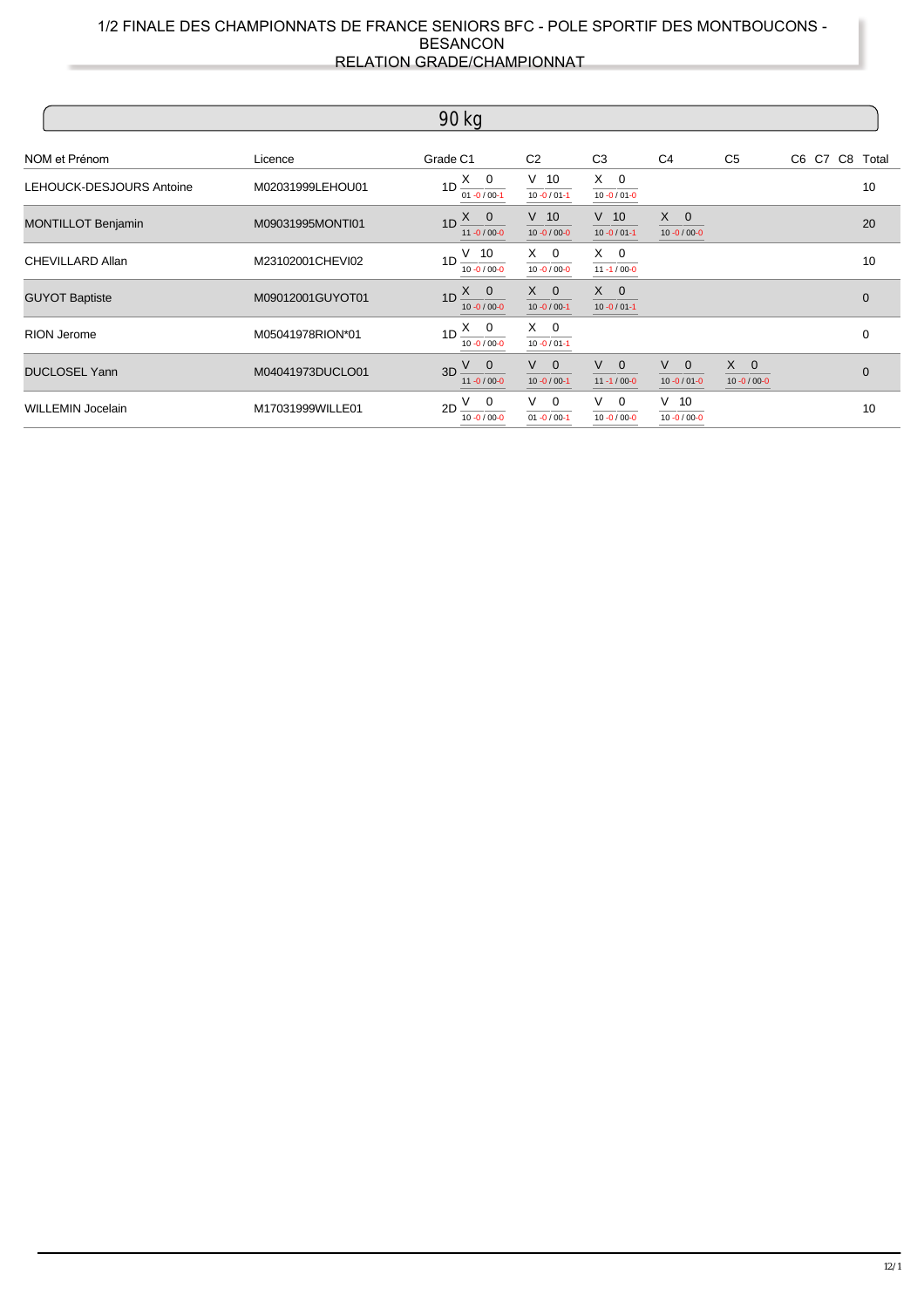| $100$ kg                |                  |                                                               |                                  |                                  |                                  |          |                |  |  |  |  |
|-------------------------|------------------|---------------------------------------------------------------|----------------------------------|----------------------------------|----------------------------------|----------|----------------|--|--|--|--|
| NOM et Prénom           | Licence          | Grade C1                                                      | C <sub>2</sub>                   | C <sub>3</sub>                   | C4                               | C5 C6 C7 | C8<br>Total    |  |  |  |  |
| <b>REPIQUET Arthur</b>  | M19012000REPIQ01 | $1D \xrightarrow{X} 0$<br>$01 - 0 / 00 - 0$                   | $X \quad 0$<br>$10 - 0 / 00 - 2$ | $V$ 10<br>$10 - 0 / 00 - 0$      | $V$ 10<br>$11 - 0 / 00 - 0$      |          | 20             |  |  |  |  |
| <b>RAHA Mathis</b>      | M26072000RAHA*01 | $1D \frac{V}{01 - 0/00 - 0}$                                  | $V$ 7<br>$01 - 0/00 - 2$         | $V$ 10<br>$10 - 0 / 01 - 2$      | $V \quad 0$<br>$00 - 1 / 00 - 3$ |          | 24             |  |  |  |  |
| <b>BRUCHON Sam</b>      | M27111976BRUCH01 | $2D \xrightarrow{X} 0 \xrightarrow{V} 0$<br>$11 - 1 / 01 - 1$ | $10 - 0 / 00 - 0$                | $X \quad 0$<br>$00 - 1 / 00 - 3$ | $X \quad 0$<br>$11 - 0 / 00 - 0$ |          | $\mathbf 0$    |  |  |  |  |
| <b>SCHMIDT Valentin</b> | M14091997SCHMI01 | $1D \frac{X}{Y}$<br>$01 - 0 / 00 - 2$                         | $X \quad 0$<br>$10 - 0 / 00 - 0$ | $X \quad 0$<br>$10 - 0 / 00 - 0$ | $X \quad 0$<br>$10 - 0 / 00 - 0$ |          | $\overline{0}$ |  |  |  |  |
| <b>GOUTH Mathieu</b>    | M01071989GOUTH01 | $3D \frac{V}{V}$ 0<br>$11 - 1 / 01 - 1$                       | $V$ 0<br>$10 - 0 / 00 - 2$       | $X \quad 0$<br>$10 - 0 / 01 - 2$ | $V$ 0<br>$10 - 0 / 00 - 0$       |          | 0              |  |  |  |  |